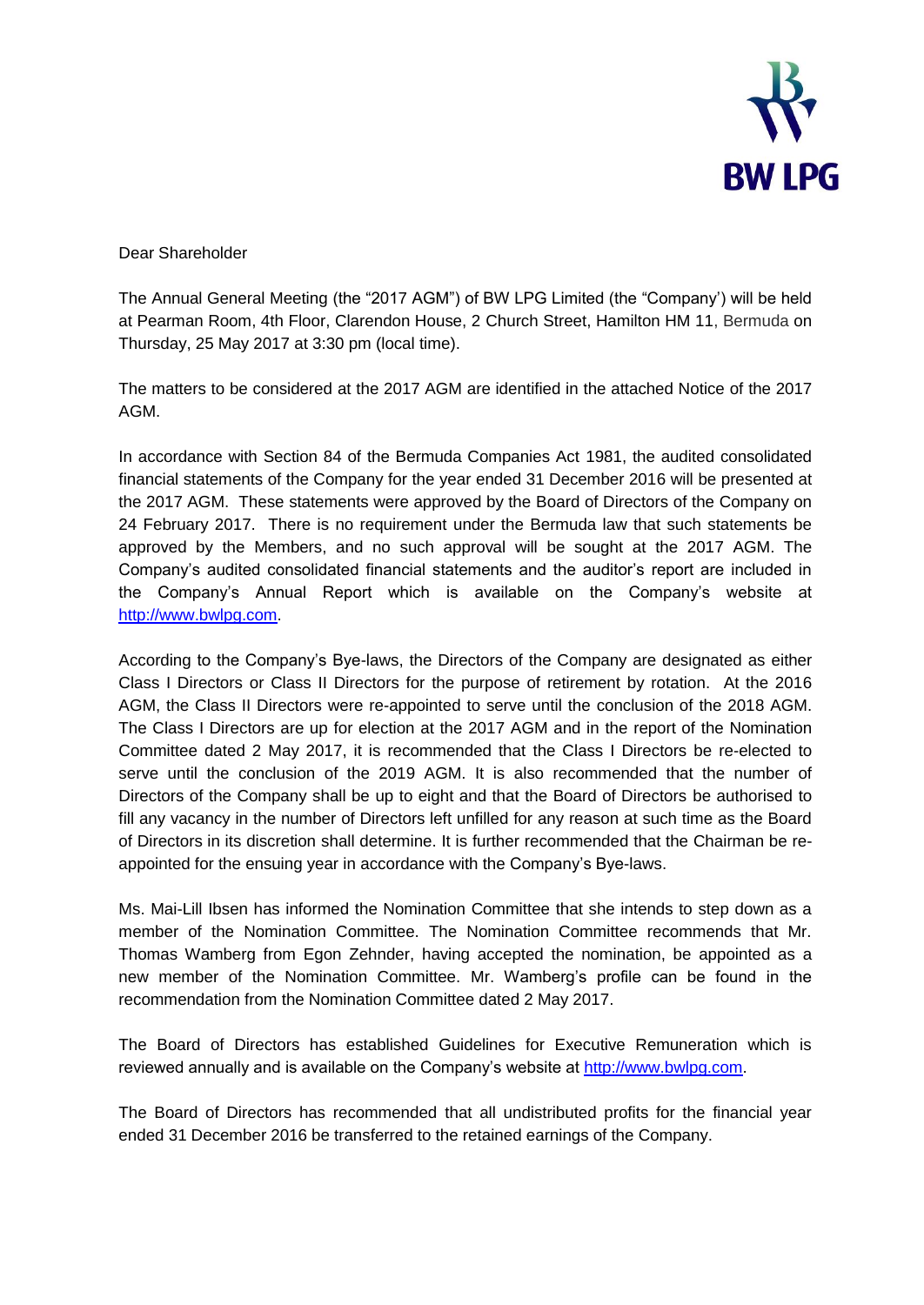The Board of Directors proposes that the Company, in line with the Company's Bye-laws, be authorised to purchase Common Shares of the Company in the open market provided that such purchases are according to applicable standards and regulatory regimes.

The Bye-laws of the Company provide that the Directors' fees shall be determined by the Members in general meeting. It is proposed that the Directors be paid the fees in respect of the services rendered by them for the period from the 2017 AGM to the 2018 AGM as detailed in the recommendation from the Nomination Committee dated 2 May 2017. The Nomination Committee further proposes that the Nomination Committee members be paid for their services and that each member be paid a remuneration of NOK 20,000 for services rendered for the period from the 2017 AGM to the 2018 AGM.

The Audit Committee of the Board of Directors is charged with the responsibility to recommend the appointment of the Company's external auditors. In this connection, the Audit Committee has recommended that PricewaterhouseCoopers LLP, Singapore, be re-appointed as the Independent Auditors of the Company. Consistent with the Company's Bye-laws, we also request that the Board of Directors be authorised to determine the remuneration of PricewaterhouseCoopers LLP.

Enclosed with this mailing is the Notice of the 2017 AGM, together with an Attendance Slip and a Form of Proxy for your Common Shares to be represented at the 2017 AGM. Also enclosed is the recommendation from the Nomination Committee dated 2 May 2017.

Members registered in the branch register of the Company maintained by Verdipapirsentralen ASA (the VPS) at the close of business on 22 May 2017 will be entitled to attend and vote at the Annual General Meeting in respect of the number of Common Shares registered in their name at such time.

Members who wish to attend the 2017 AGM in person must give notice by no later than 23 May 2017 at 10:00 am (Oslo time). Members attending in person are required to complete the Attendance Slip and submit the same to DNB Bank ASA. A Member entitled to vote at the 2017 AGM is entitled to appoint a proxy to attend and to vote in its place. A Member appointing a proxy must complete the Form of Proxy and submit the same to DNB Bank ASA.

Please submit the Attendance Slip and/or the Form of Proxy to DNB Bank ASA, Registrars Department, Dronning Eufemias gate 30, 0191 Oslo, Norway, or by PDF attachment to e-mail [vote@dnb.no.](mailto:vote@dnb.no)

The Board of Directors recommends that you vote in favour of the matters to be considered at the 2017 AGM.

Singapore, 2 May 2017

On behalf of the Board of Directors

Mr. Andreas Sohmen-Pao Chairman of the Board